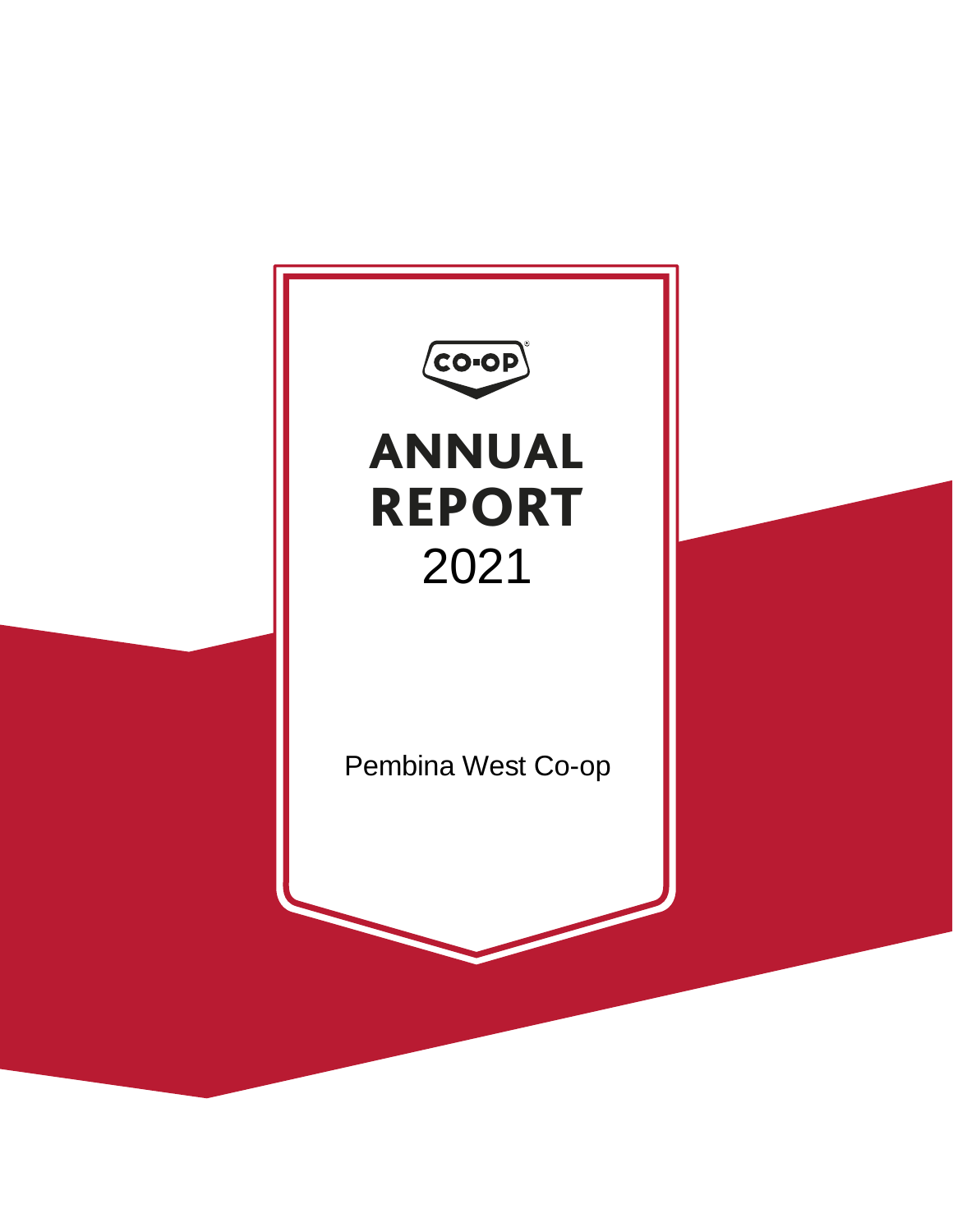To the Members of Pembina West Co-op:

Management is responsible for the preparation and presentation of the accompanying financial statements, including responsibility for significant accounting judgments and estimates in accordance with Canadian accounting standards for private enterprises. This responsibility includes selecting appropriate accounting principles and methods, and making decisions affecting the measurement of transactions in which objective judgment is required.

In discharging its responsibilities for the integrity and fairness of the financial statements, management designs and maintains the necessary accounting systems and related internal controls to provide reasonable assurance that transactions are authorized, assets are safeguarded and financial records are properly maintained to provide reliable information for the preparation of financial statements.

The Board of Directors is composed entirely of Directors who are neither management nor employees of the Co-operative. The Board is responsible for overseeing management in the performance of its financial reporting responsibilities, and for approving the financial information included in the annual report. The Board fulfils these responsibilities by reviewing the financial information prepared by management and discussing relevant matters with management, internal auditors, and external auditors. The Board is also responsible for recommending the appointment of the Co-operative's external auditors.

MNP LLP is appointed by the members to audit the financial statements and report directly to them; their report follows. The external auditors have full and free access to, and meet periodically and separately with, both the Board and management to discuss their audit findings.

May 19, 2021

*signed by "Holly Lingel"*

General Manager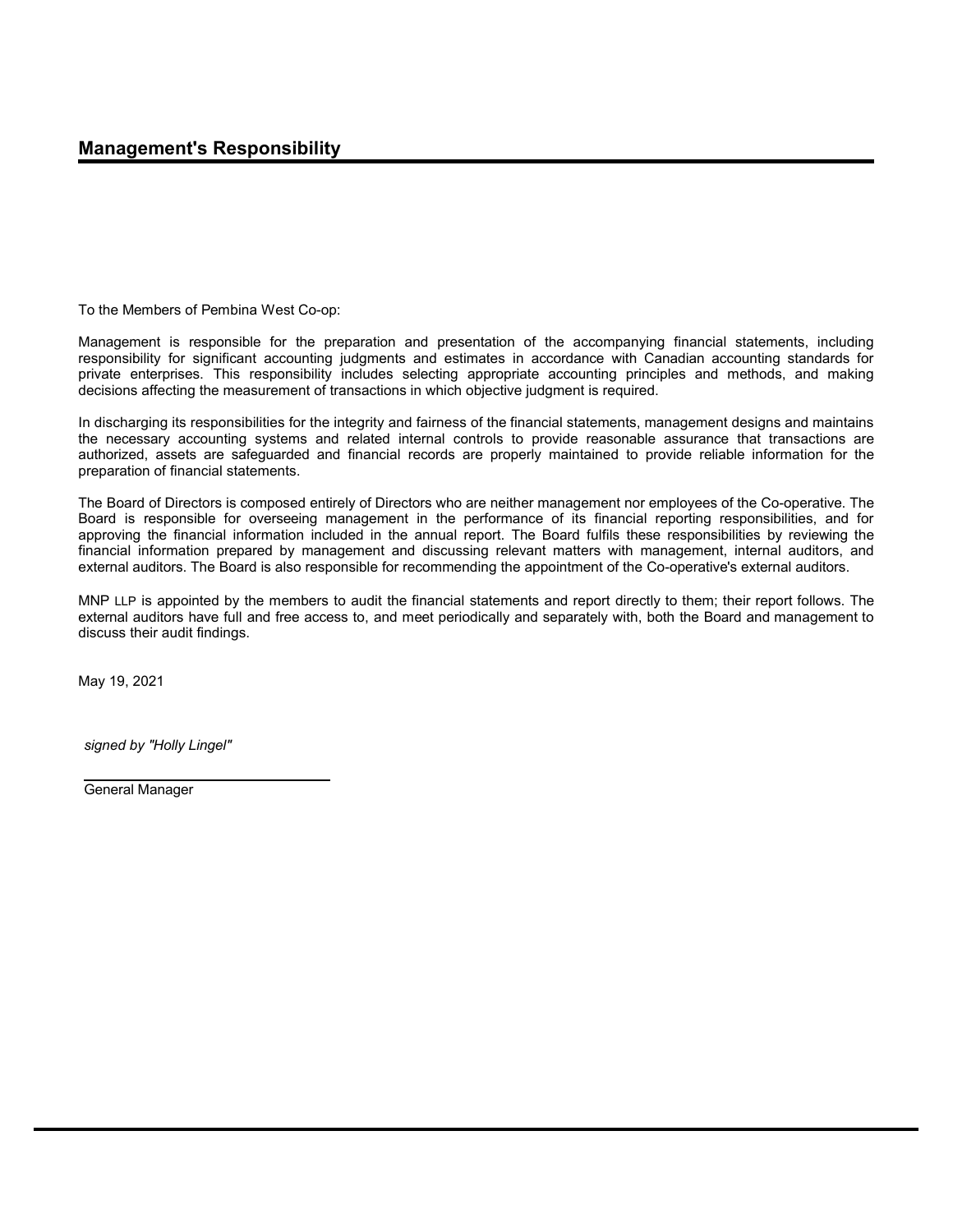

To the Members of Pembina West Co-op:

#### **Opinion**

We have audited the financial statements of Pembina West Co-op (the "Co-operative"), which comprise the balance sheet as at January 31, 2021, and the statements of net savings, retained savings and cash flows for the year then ended, and notes to the financial statements, including a summary of significant accounting policies.

In our opinion, the accompanying financial statements present fairly, in all material respects, the financial position of the Co-operative as at January 31, 2021, and the results of its operations and its cash flows for the year then ended in accordance with Canadian accounting standards for private enterprises.

#### **Basis for Opinion**

We conducted our audit in accordance with Canadian generally accepted auditing standards. Our responsibilities under those standards are further described in the Auditor's Responsibilities for the Audit of the Financial Statements section of our report. We are independent of the Co-operative in accordance with the ethical requirements that are relevant to our audit of the financial statements in Canada, and we have fulfilled our other ethical responsibilities in accordance with these requirements. We believe that the audit evidence we have obtained is sufficient and appropriate to provide a basis for our opinion.

#### **Responsibilities of Management and Those Charged with Governance for the Financial Statements**

Management is responsible for the preparation and fair presentation of the financial statements in accordance with Canadian accounting standards for private enterprises, and for such internal control as management determines is necessary to enable the preparation of financial statements that are free from material misstatement, whether due to fraud or error.

In preparing the financial statements, management is responsible for assessing the Co-operative's ability to continue as a going concern, disclosing, as applicable, matters related to going concern and using the going concern basis of accounting unless management either intends to liquidate the Co-operative or to cease operations, or has no realistic alternative but to do so.

Those charged with governance are responsible for overseeing the Co-operative's financial reporting process.

#### **Auditor's Responsibilities for the Audit of the Financial Statements**

Our objectives are to obtain reasonable assurance about whether the financial statements as a whole are free from material misstatement, whether due to fraud or error, and to issue an auditor's report that includes our opinion. Reasonable assurance is a high level of assurance, but is not a guarantee that an audit conducted in accordance with Canadian generally accepted auditing standards will always detect a material misstatement when it exists. Misstatements can arise from fraud or error and are considered material if, individually or in the aggregate, they could reasonably be expected to influence the economic decisions of users taken on the basis of these financial statements.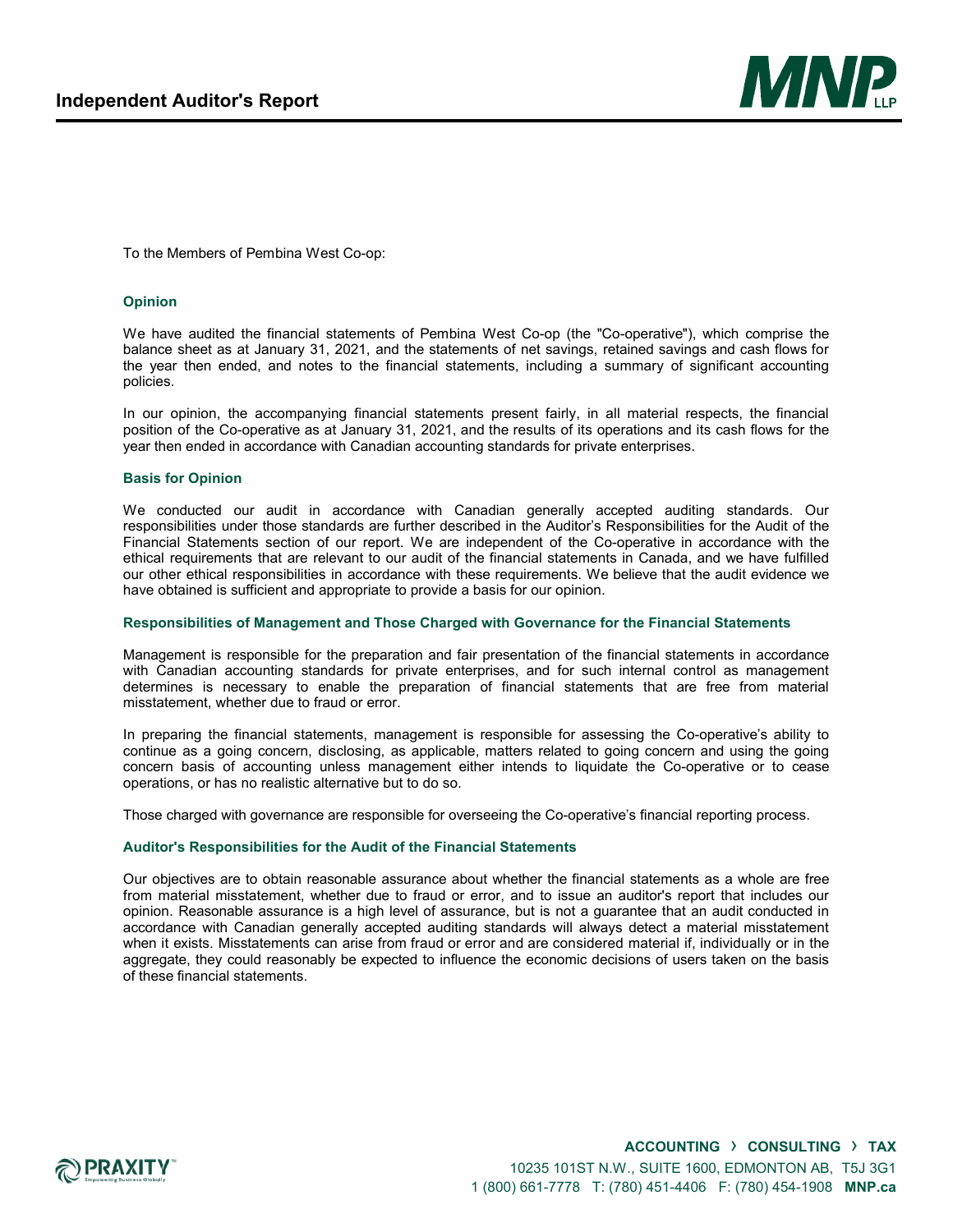As part of an audit in accordance with Canadian generally accepted auditing standards, we exercise professional judgment and maintain professional skepticism throughout the audit. We also:

- Identify and assess the risks of material misstatement of the financial statements, whether due to fraud or error, design and perform audit procedures responsive to those risks, and obtain audit evidence that is sufficient and appropriate to provide a basis for our opinion. The risk of not detecting a material misstatement resulting from fraud is higher than for one resulting from error, as fraud may involve collusion, forgery, intentional omissions, misrepresentations, or the override of internal control.
- Obtain an understanding of internal control relevant to the audit in order to design audit procedures that are appropriate in the circumstances, but not for the purpose of expressing an opinion on the effectiveness of the Co-operative's internal control.
- Evaluate the appropriateness of accounting policies used and the reasonableness of accounting estimates and related disclosures made by management.
- Conclude on the appropriateness of management's use of the going concern basis of accounting and, based on the audit evidence obtained, whether a material uncertainty exists related to events or conditions that may cast significant doubt on the Co-operative's ability to continue as a going concern. If we conclude that a material uncertainty exists, we are required to draw attention in our auditor's report to the related disclosures in the financial statements or, if such disclosures are inadequate, to modify our opinion. Our conclusions are based on the audit evidence obtained up to the date of our auditor's report. However, future events or conditions may cause the Co-operative to cease to continue as a going concern.
- Evaluate the overall presentation, structure and content of the financial statements, including the disclosures, and whether the financial statements represent the underlying transactions and events in a manner that achieves fair presentation.

We communicate with those charged with governance regarding, among other matters, the planned scope and timing of the audit and significant audit findings, including any significant deficiencies in internal control that we identify during our audit.

Edmonton, Alberta

 $M N P$ LLP

May 19, 2021 Chartered Professional Accountants

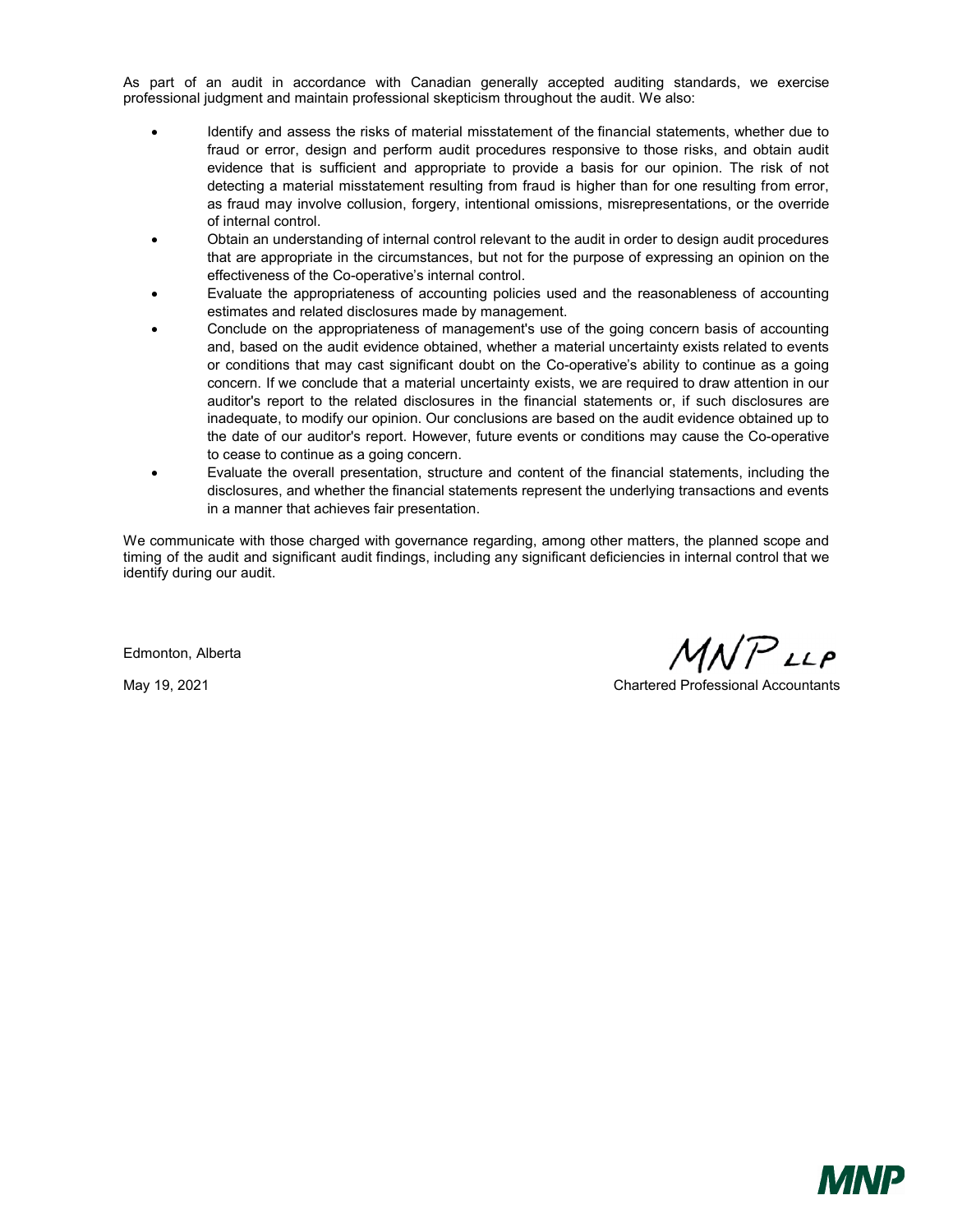# **Balance Sheet Pembina West Co-op**

**As at January 31, 2021**

|                                                 |                     | 2021             | 2020             |
|-------------------------------------------------|---------------------|------------------|------------------|
| <b>Current assets</b>                           |                     |                  |                  |
| Cash and cash equivalents                       |                     | \$<br>449,412    | \$<br>1,274,259  |
| Accounts receivable                             | - Customer (Note 5) | 2,183,862        | 3,675,826        |
|                                                 | - Other             | 595,348          | 146,173          |
| Income taxes recoverable                        |                     | 195,349          | 906,311          |
| Inventories                                     |                     | 5,686,814        | 6,341,337        |
| Prepaid expenses                                |                     | 135,300          | 109,463          |
|                                                 |                     | 9,246,085        | 12,453,369       |
| <b>Investments</b>                              |                     |                  |                  |
| Federated Co-operatives Limited (Note 4(a))     |                     | 11,553,285       | 11,456,840       |
| Other organizations                             |                     | 8,940            | 9,370            |
| Property, plant and equipment (Note 6)          |                     | 24, 182, 373     | 25,669,732       |
| <b>Total assets</b>                             |                     | \$<br>44,990,683 | \$<br>49,589,311 |
| <b>Current liabilities</b>                      |                     |                  |                  |
| Accounts payable and trust liabilities (Note 8) |                     | \$<br>5,051,784  | \$<br>6,296,948  |
| Customer prepaid accounts                       |                     | 89,453           | 92,279           |
| Current portion of long-term debt (Note 9)      |                     |                  | 1,054,108        |
|                                                 |                     | 5,141,237        | 7,443,335        |
| Long-term debt (Note 9)                         |                     | 3,219,731        | 4,833,333        |
| <b>Asset retirement obligation (Note 4(b))</b>  |                     | 35,640           | 34,121           |
| <b>Total liabilities</b>                        |                     | 8,396,608        | 12,310,789       |
| <b>Members' equity</b>                          |                     |                  |                  |
| Share capital (Note 10)                         |                     | 17,052,502       | 17,910,395       |
| Reserves and retained savings (Note 11)         |                     | 19,541,573       | 19,368,127       |
|                                                 |                     | 36,594,075       | 37,278,522       |
| <b>Total liabilities and members' equity</b>    |                     | \$<br>44,990,683 | \$<br>49,589,311 |
|                                                 |                     |                  |                  |

Subsequent event (Note 17) Commitment (Note 18)

Approved on behalf of the Board of Directors

*signed by "Walter Preugschas" signed by "Susan White"*

Director Director Director

*The accompanying notes are an integral part of these financial statements*

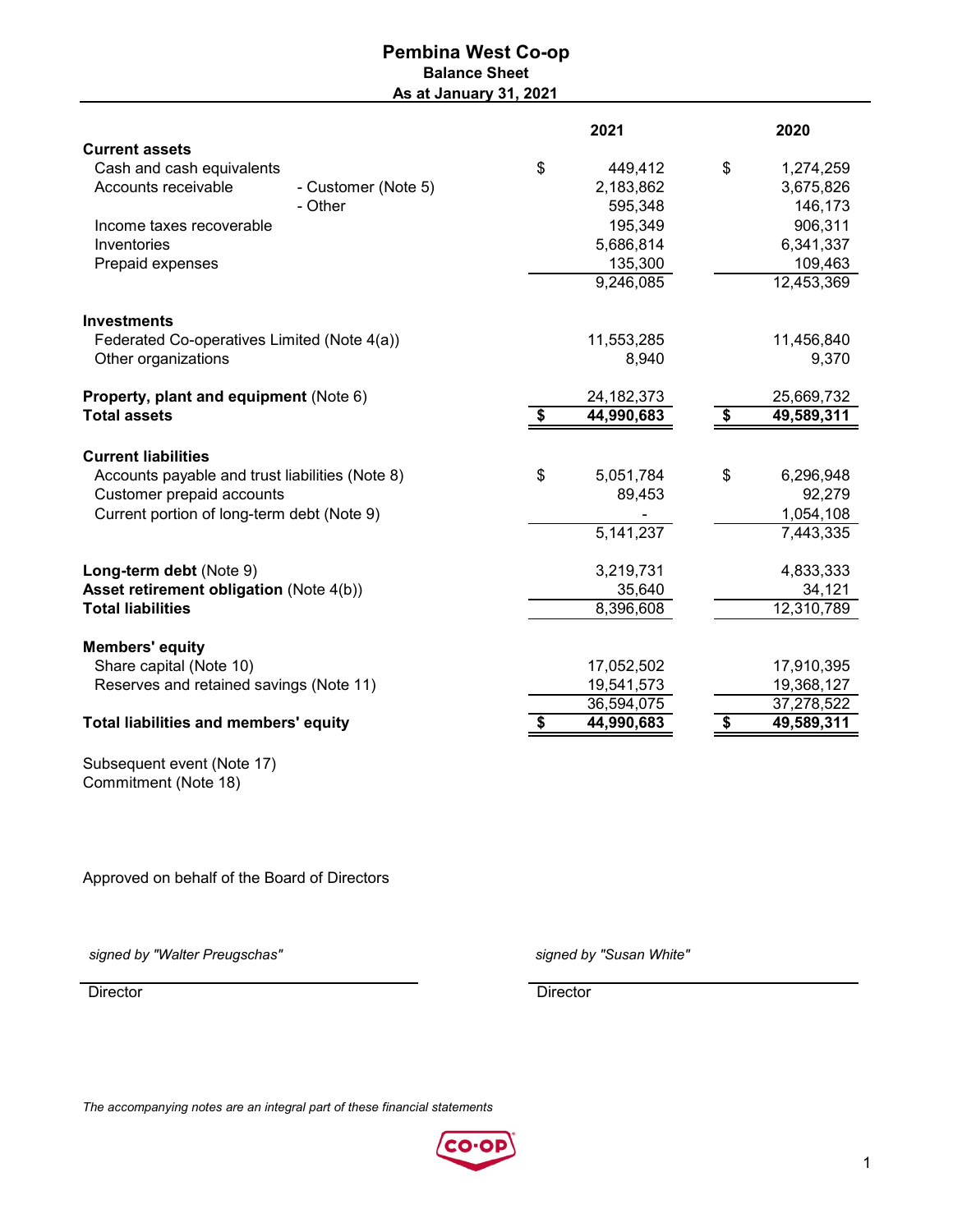# **For the Year Ended January 31, 2021 Statement of Net Savings and Statement of Retained Savings Pembina West Co-op**

|                                                                                                                                                  | 2021                             | $\%$        | 2020                                   | $\%$        |
|--------------------------------------------------------------------------------------------------------------------------------------------------|----------------------------------|-------------|----------------------------------------|-------------|
| Sales (Note 12)                                                                                                                                  | \$<br>75,707,729                 | 100.0       | \$<br>81,015,877                       | 100.0       |
| Cost of goods sold                                                                                                                               | 62,389,971                       | 82.4        | 69,411,048                             | 85.7        |
| <b>Gross margin</b>                                                                                                                              | 13,317,758                       | 17.6        | 11,604,829                             | 14.3        |
| <b>Expenses</b>                                                                                                                                  |                                  |             |                                        |             |
| Operating and administration<br>Net interest (Note 14)                                                                                           | 15,635,213<br>64,550             | 20.7<br>0.1 | 15,356,666<br>75,760                   | 19.0<br>0.1 |
|                                                                                                                                                  | 15,699,763                       | 20.8        | 15,432,426                             | 19.1        |
| <b>Loss from operations</b>                                                                                                                      | (2,382,005)                      | (3.2)       | (3,827,597)                            | (4.8)       |
| FCL loyalty program (Note 4(c)(iii))<br>Patronage refunds                                                                                        | 1,564,681<br>964,452             | 2.1<br>1.3  | 423,894<br>5,239,353                   | 0.5<br>6.5  |
| Savings before income taxes                                                                                                                      | 147,128                          | 0.2         | 1,835,650                              | 2.2         |
| Income tax expense (recovery) (Note 15)                                                                                                          | (32, 309)                        |             | 12,286                                 |             |
| <b>Net savings</b>                                                                                                                               | \$<br>179,437                    | 0.2         | \$<br>1,823,364                        | 2.2         |
|                                                                                                                                                  |                                  |             |                                        |             |
| Retained savings, beginning of year                                                                                                              | \$                               |             | \$                                     |             |
| Net savings<br>Transfer to general reserve (Note 11)<br>Patronage allocation to members (Note 10)<br>Allocation adjustments to members (Note 10) | 179,437<br>(173, 477)<br>(5,960) |             | 1,823,364<br>(283, 586)<br>(1,539,778) |             |
| Retained savings, end of year (Note 11)                                                                                                          | \$                               |             | \$                                     |             |

*The accompanying notes are an integral part of these financial statements*

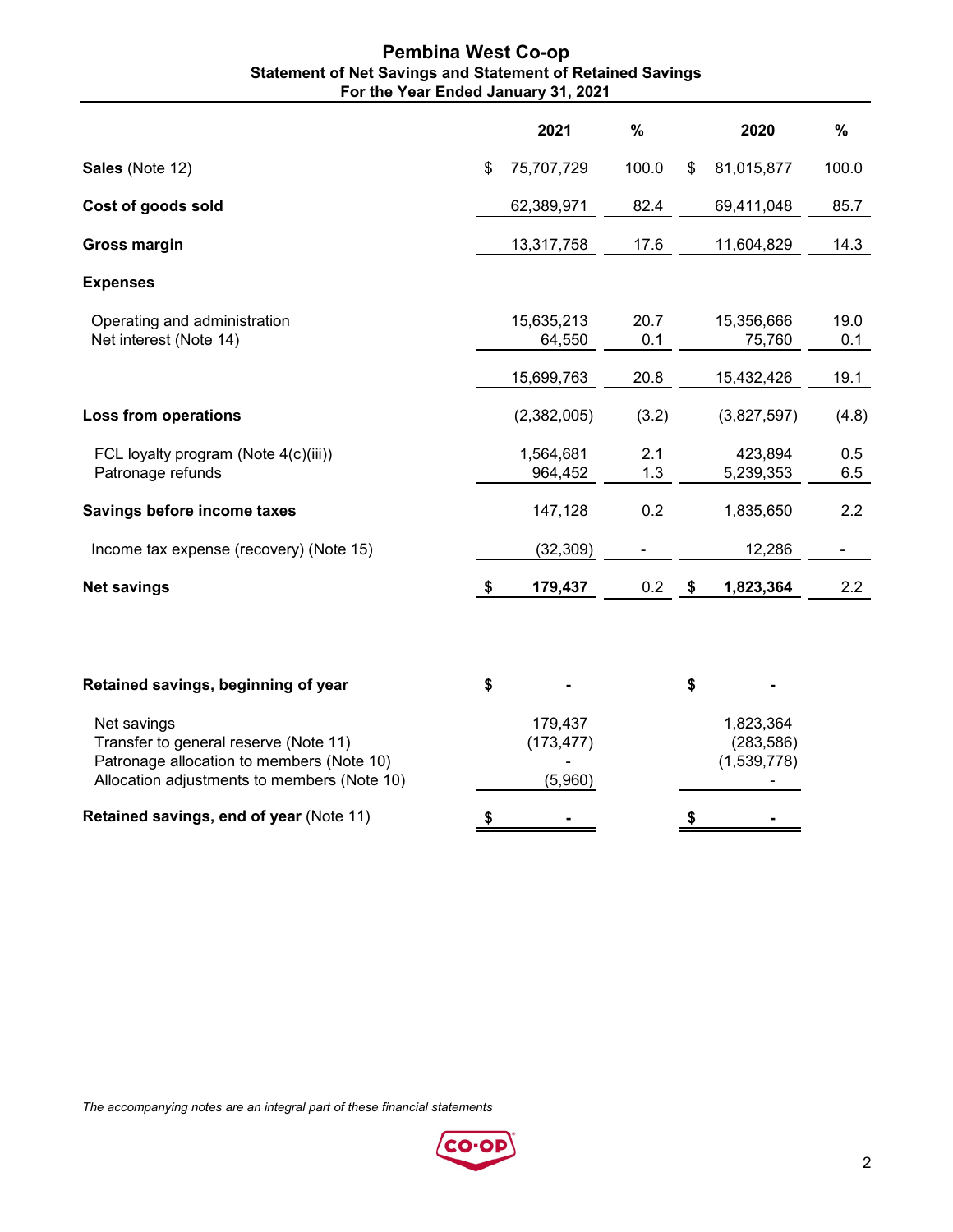## **For the Year Ended January 31, 2021 Statement of Cash Flows Pembina West Co-op**

|                                                             | 2021          | 2020            |
|-------------------------------------------------------------|---------------|-----------------|
| <b>Operating activities</b>                                 |               |                 |
| Net savings                                                 | \$<br>179,437 | \$<br>1,823,364 |
| Adjustments for:                                            |               |                 |
| Depreciation                                                | 2,136,701     | 2,485,285       |
| Accretion                                                   | 1,519         | 3,890           |
| FCL patronage refund                                        | (964, 452)    | (5,238,984)     |
| Gain on the disposal of property, plant and equipment       | (23, 469)     | (9, 333)        |
| Changes in non-cash operating working capital:              |               |                 |
| Accounts receivable                                         | 1,042,789     | (450, 475)      |
| Income taxes recoverable                                    | 710,962       | (135, 914)      |
| Inventories                                                 | 654,523       | 162,249         |
| Prepaid expenses                                            | (25, 837)     | (6,778)         |
| Accounts payable and trust liabilities                      | (1, 245, 164) | 1,691,546       |
| Customer prepaid accounts                                   | (2,826)       | (17, 701)       |
| Cash provided by operating activities                       | 2,464,183     | 307,149         |
| <b>Investing activities</b>                                 |               |                 |
| Redemption of FCL shares                                    | 868,007       | 4,191,187       |
| Additions to property, plant and equipment                  | (670, 744)    | (1,384,529)     |
| Proceeds from the disposal of property, plant and equipment | 44,871        | 12,350          |
| Investment in other organizations                           | 430           | (370)           |
| Cash provided by investing activities                       | 242,564       | 2,818,638       |
| <b>Financing activities</b>                                 |               |                 |
| Repayment of long-term debt                                 | (2,667,710)   | (1,434,093)     |
| Share capital issued                                        | 5,570         | 6,310           |
| <b>GST</b> on allocation                                    | 52,366        | 80,705          |
| Redemption of share capital                                 | (921, 820)    | (1,718,811)     |
| Cash used for financing activities                          | (3,531,594)   | (3,065,889)     |
| Net increase (decrease) in cash and cash equivalents        | (824, 847)    | 59,898          |
| Cash and cash equivalents, beginning of year                | 1,274,259     | 1,214,361       |
| Cash and cash equivalents, end of year                      | \$<br>449,412 | \$<br>1,274,259 |

*The accompanying notes are an integral part of these financial statements*

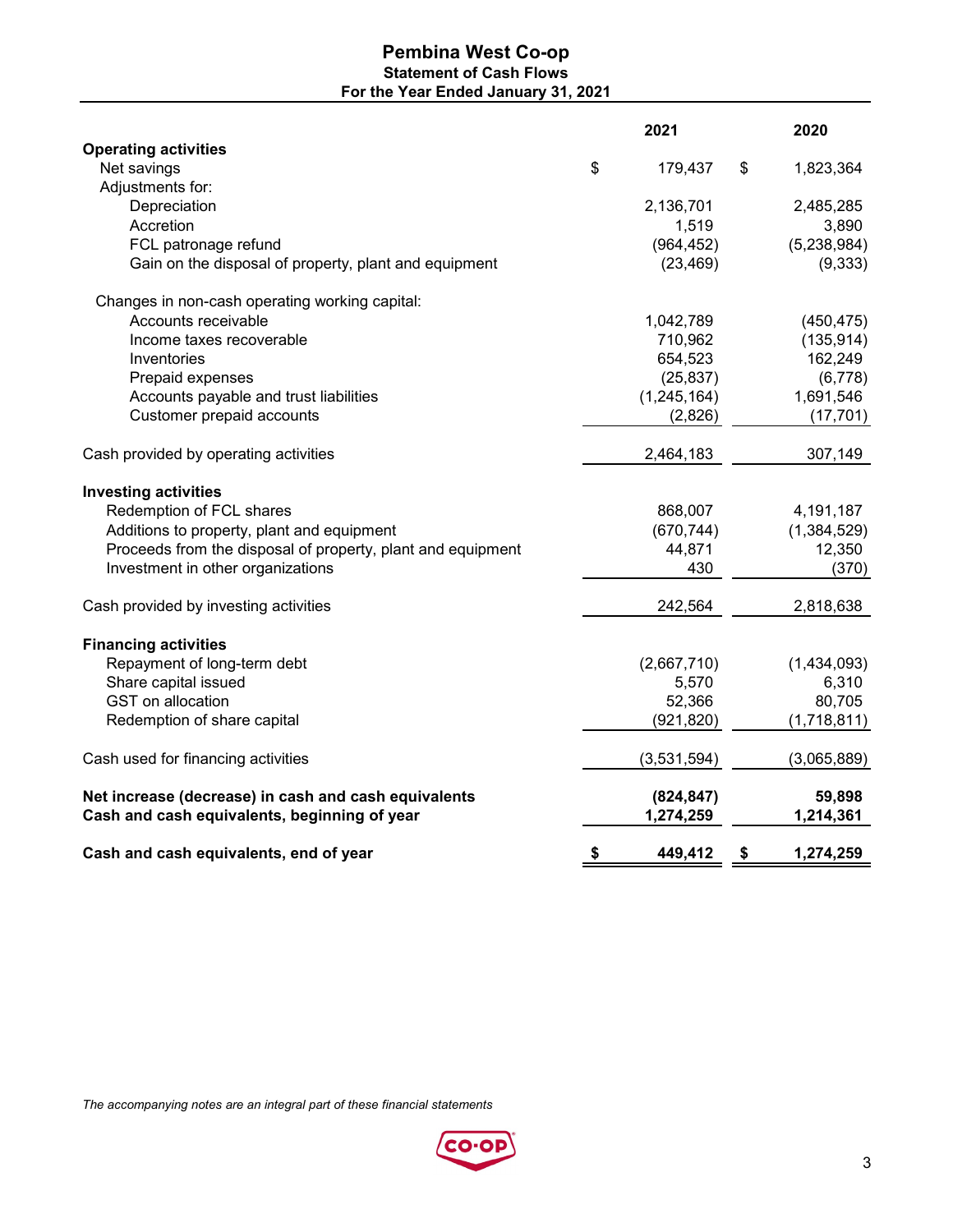#### **1. Incorporation and operations**

Pembina West Co-op ("the Co-operative") was incorporated under the Co-operatives Act of Alberta on April 12, 1944. The primary business of the Co-operative is operating retail hardware, agriculture, food, and petroleum outlets in Barrhead, Mayerthorpe, and Whitecourt, Alberta and areas.

#### **2. Significant accounting policies**

These financial statements have been prepared by management in accordance with Canadian accounting standards for private enterprises. A precise determination of many assets and liabilities is dependent upon future events and consequently, the preparation of these financial statements involves the use of estimates and approximations. Areas subject to estimation include valuation of accounts receivable, inventory, useful life of property, plant and equipment, impairment of long-lived assets, income taxes, asset retirement obligations, accrued liabilities and potential contingencies. These estimates also affect the disclosure of contingencies at the date of the financial statements and the reported amounts of assets, liabilities, revenues and expenses. Actual results could differ from those estimates.

These financial statements have been prepared to reflect the following significant accounting policies:

#### **(a) Definition of financial year**

The Co-operative's financial year ends on the Saturday closest to January 31.

#### **(b) Cash and cash equivalents**

Cash and cash equivalents are defined as cash and investments with an initial maturity of less than three months.

#### **(c) Inventories**

Inventories are valued using a weighted average formula, first-in first-out method, and the retail method. Inventories are stated at the lower of cost and net realizable value.

The Co-operative estimates net realizable value as the amount that inventories are expected to be sold for, taking into consideration fluctuations of retail price due to seasonality less estimated costs necessary to make the sale. Inventories are written down to net realizable value when the cost of inventories is determined to be not recoverable due to obsolescence, damage or permanent declines in selling prices.

#### **(d) Investments**

The Co-operative's investments are accounted for using the cost method. Accordingly, the investments are recorded at acquisition cost, less any provisions for permanent impairment or adjustments for patronage refunds or share redemptions. All transactions with FCL are disclosed in a separate note (Note 4).

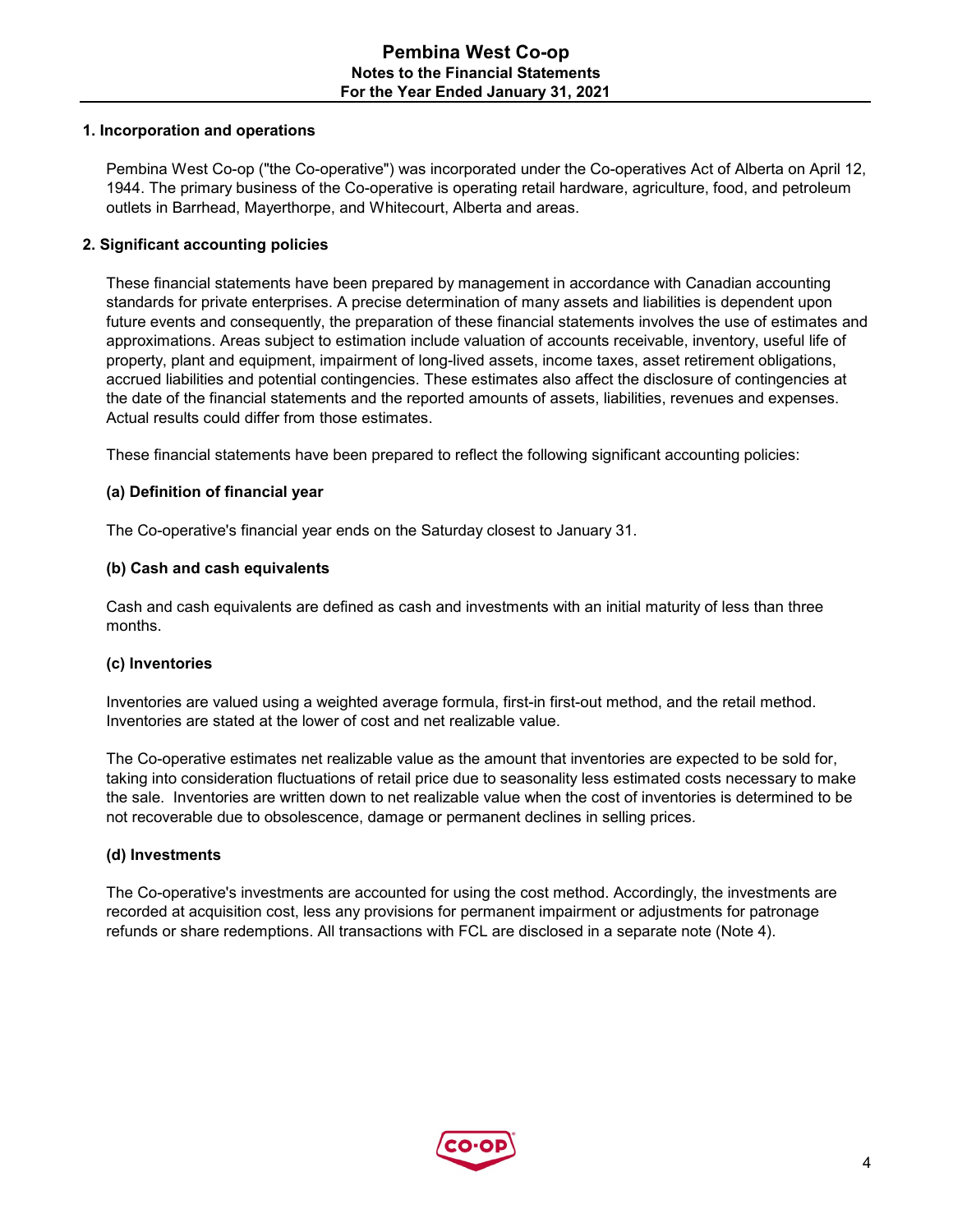## **(e) Financial instruments**

Financial instruments are recorded at fair value on initial recognition and are subsequently recorded at amortized cost, unless management has elected to carry the instruments at fair value. The Co-operative has not elected to carry any such financial instruments at fair value. Financial instruments, which are subsequently measured at amortized cost, are adjusted by transaction and financing costs incurred on acquisition.

Financial assets are assessed for impairment on an annual basis at the end of the fiscal year if there are indicators of impairment. If there is an indicator of impairment, the Co-operative determines if there is a significant adverse change in the expected amount or timing of future cash flows from the financial asset. If there is a significant adverse change in the expected cash flows, the carrying value of the financial asset is reduced to the highest of the present value of the expected cash flows, the amount that could be realized from selling the financial asset or the amount the Co-operative could realize by exercising its right to any collateral. If events and circumstances reverse in a future period, an impairment loss will be reversed to the extent of the improvement, not exceeding the initial carrying value.

## **(f) Property, plant and equipment**

Property, plant and equipment are stated at cost less accumulated depreciation and impairment losses. Depreciation is taken over the estimated useful lives of the assets using the following methods and rates:

| Straight-line & declining balance<br><b>Buildings</b> |                   | 25 - 35 years & 10% |
|-------------------------------------------------------|-------------------|---------------------|
| Pavement/retaining wall                               | Declining balance | 8%                  |
| Tanks/fence                                           | Declining balance | 10%                 |
| Furniture & equipment                                 | Declining balance | <b>20%</b>          |
| Vehicles                                              | Declining balance | 30%                 |
| Computer equipment                                    | Declining balance | 45% - 100%          |
| Asset retirement cost                                 | Straight-line     | 25 years            |

Expenditures for maintenance and repairs are charged to operating expenses as incurred. Significant expenditures for improvements are capitalized. Gains or losses realized on the disposal of property, plant and equipment are reflected in operations in the year of disposition.

Claims for assistance under various FCL programs are recorded as a reduction of the cost of related assets in the period in which eligible expenditures are incurred, with any depreciation calculated on the net amount.

An impairment loss is recognized when the carrying amount of a long-lived asset is not recoverable and exceeds its fair value. No such impairment loss was recorded during the year.

#### **(g) Asset retirement obligation**

The Co-operative has a liability for an asset retirement obligation in the period in which a legal liability is incurred. The liability is based on management's best estimate. The liability is subsequently adjusted for the passage of time, which is recognized as an accretion expense in the statement of operations. The liability is also adjusted due to revisions in either the timing or the amount of the original estimated cash flows associated with the liability. Actual costs incurred upon settlement of the asset retirement obligations are charged against the asset retirement obligation to the extent of the liability recorded.

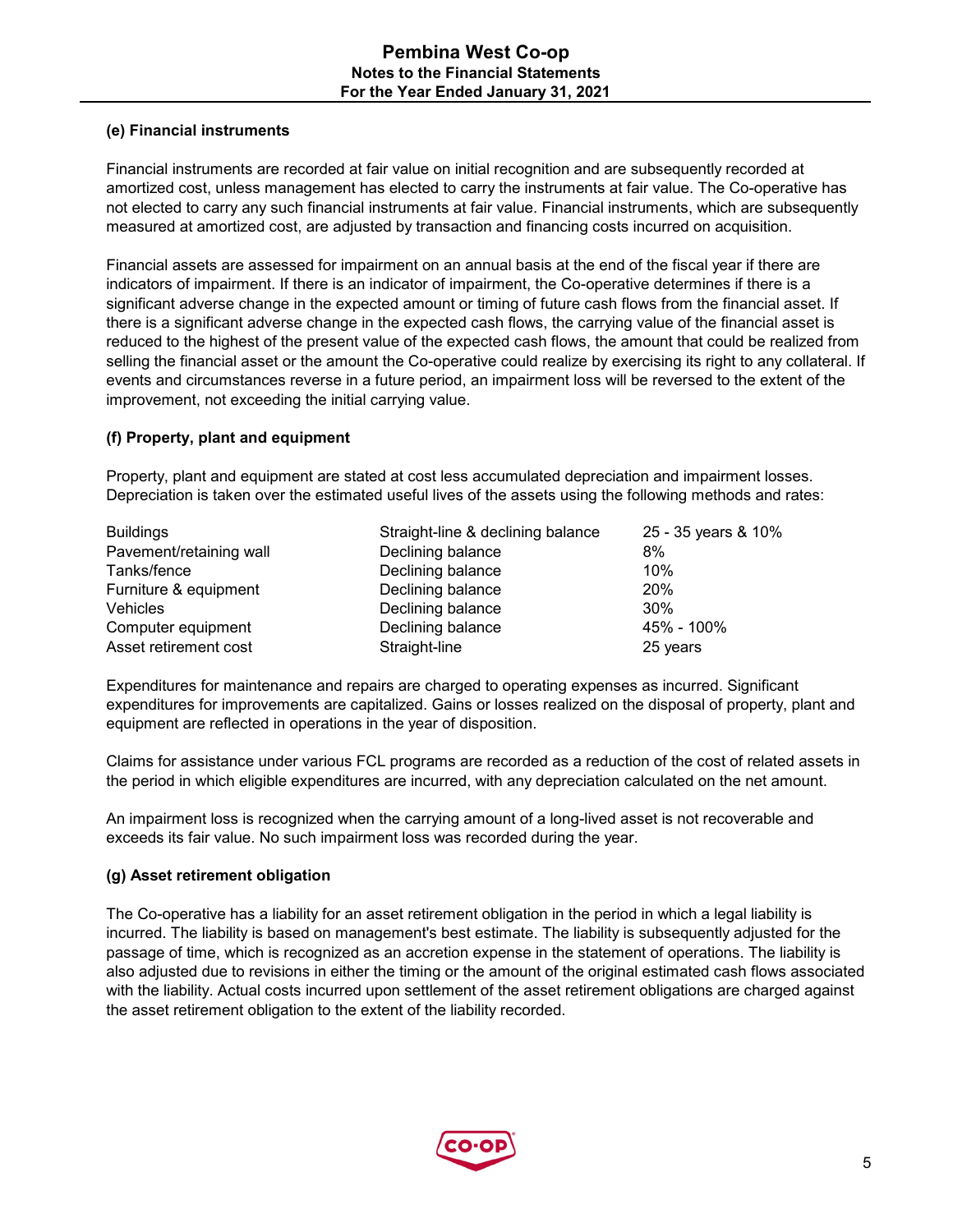#### **(h) Share capital**

The Co-operative approves an allocation to members subsequent to year end. The amount is recorded as an addition to share capital and a reduction in retained savings. The Co-operative records the redemption of shares that is to be paid to members at the time it has been approved by the Board of Directors.

## **(i) Revenue recognition**

The Co-operative recognizes revenue when evidence of an arrangement exists, delivery or change of ownership has occurred, the price has been determined, and collection is reasonably assured. Patronage allocations are recognized in earnings when allocated to the Co-operative.

## **(j) Income taxes**

The Co-operative follows the taxes payable method whereby only current income tax assets and liabilities are recognized to the extent they remain unpaid or are recoverable. In addition, the benefit relating to a tax loss incurred in the current period and carried back to prior periods is recognized as a current asset. Current income tax assets and liabilities are measured using substantively enacted tax rates and laws expected to apply when the tax liabilities or assets are to be either settled or realized.

#### **(k) Government assistance**

The Co-operative recognizes government assistance when there is a reasonable assurance that it will comply with the conditions required to qualify for the assistance, and that the assistance will be received. The Cooperative recognizes government assistance related to the Canada Emergency Wages Subsidy ("CEWS") as a reduction to the expense which the assistance program is meant to fund.

#### **3. Financial instruments and risk management**

The significant financial risks to which the Co-operative is exposed are credit risk, interest rate risk, liquidity risk, and capital management.

#### **(a) Credit risk**

The Co-operative is exposed to credit risk on accounts receivable from its customers. The Co-operative manages credit risk through an active credit management program. The Co-operative does not have a significant exposure to any individual customer (2020 - no significant exposure to any individual customer).

#### **(b) Interest rate risk**

Interest rate risk is the risk that the value of a financial instrument might be adversely affected by a change in interest rates. Changes in market interest rates may have an effect on cash flows associated with some financial assets and liabilities, known as cash flow risk, and on the fair value of other financial assets or liabilities, known as price risk. The Co-operative's sensitivity to fluctuations in interest rates is limited to its cash and debt. The Co-operative manages its exposure to interest rate risk through floating rate deposits and borrowings.

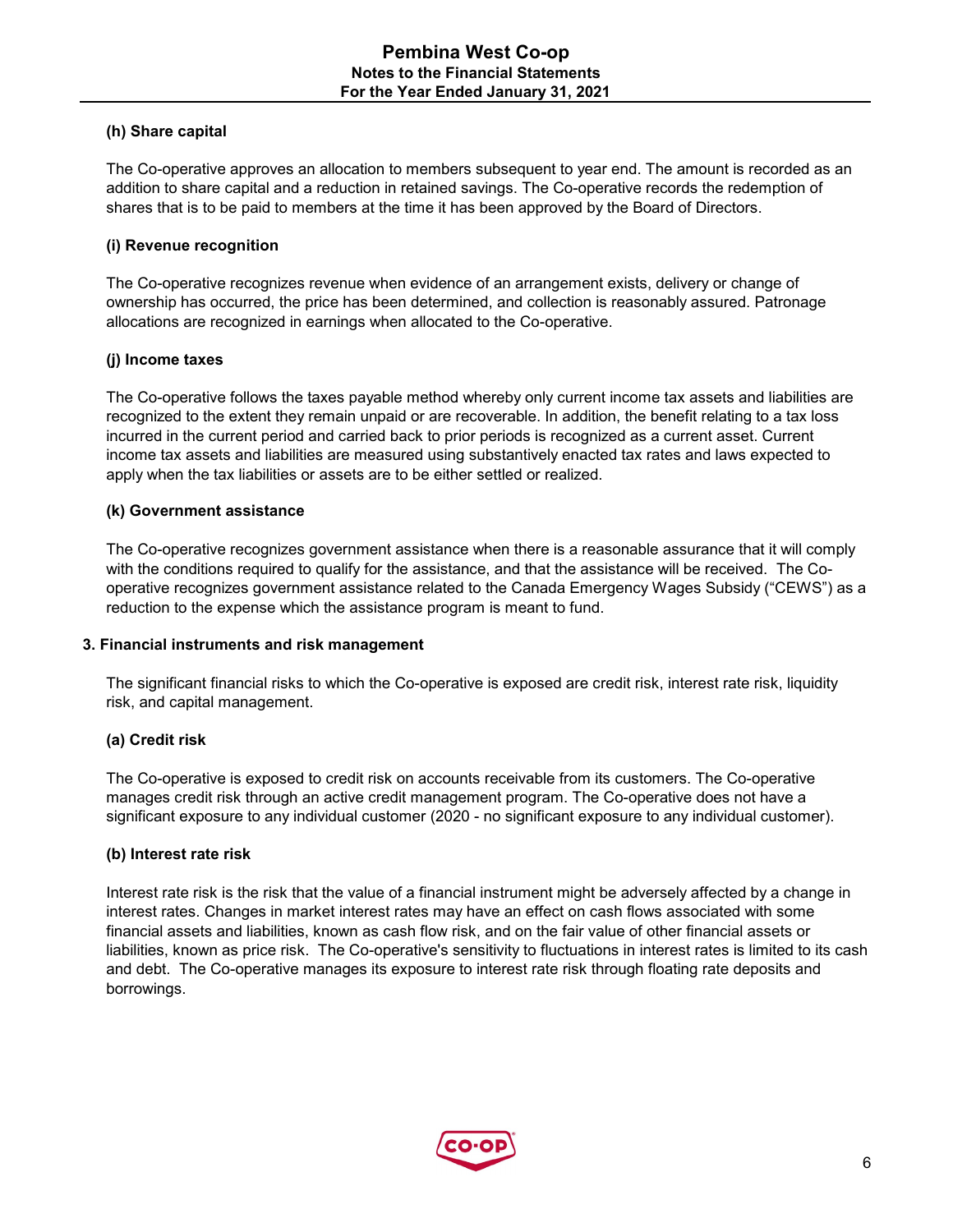## **(c) Liquidity risk**

Liquidity risk is the risk that the Co-operative will encounter difficulty in meeting obligations associated with financial liabilities. The Co-operative is exposed to liquidity risk arising primarily from the current obligations and debt. The Co-operative's ability to meet obligations depends on funds generated by its operations.

## **(d) Capital management**

The Co-operative applies prudent fiscal management policies and practices designated to generate adequate levels of earnings, member's equity and other appropriate financial strengths. The Co-operative builds so there are adequate levels of capital on hand to meet the short term and long term needs of the Co-operative reserves and pay out cash dividends to its members. Cash is monitored through the budgeting and planning cycle to analyze the Co-operative's capital structure under various potential scenarios.

## **4. Transactions with Federated Co-operatives Limited (FCL)**

## **(a) Patronage refund**

The Co-operative, along with other Co-operatives in Western Canada, own FCL. At the end of each year, FCL divides a substantial portion of its net savings among these retail Co-operatives in proportion to the business done by each with FCL. During FCL's fiscal year ended October 31, 2020, the Co-operative purchased goods amounting to \$50,379,850 (2019 - \$57,439,324) from FCL in the normal course of operations.

These purchases resulted in a patronage refund from FCL which was received as non-cash consideration in the form of additional shares in FCL. FCL, based on its available cash flow, redeemed an amount of FCL shares held by the Co-operative. The amounts of the patronage refund and shares redeemed are as follows:

|                                                                     | 2021                               | 2020                                     |
|---------------------------------------------------------------------|------------------------------------|------------------------------------------|
| Opening investment balance<br>Patronage refund<br>Share redemptions | 11,456,840<br>964,452<br>(868,007) | 10,409,043<br>5,238,984<br>(4, 191, 187) |
| Closing investment balance                                          | 11,553,285                         | 11,456,840                               |

#### **(b) Asset retirement obligation**

The Co-operative participates in a contaminated site management program established by FCL to manage its asset retirement obligations. This program limits the Co-operative's liability to \$25,000 per site as long as the Co-operative continues to exercise due diligence. The Co-operative has three sites under this program. Management believes that due diligence has been exercised. At year end, the Co-operative has accrued a liability in the amount of \$35,640 (2020 - \$34,121). A corresponding amount has been capitalized as an asset retirement cost. Accretion for the current year included in operating and administration expense was \$1,519 (2020 - \$3,890).

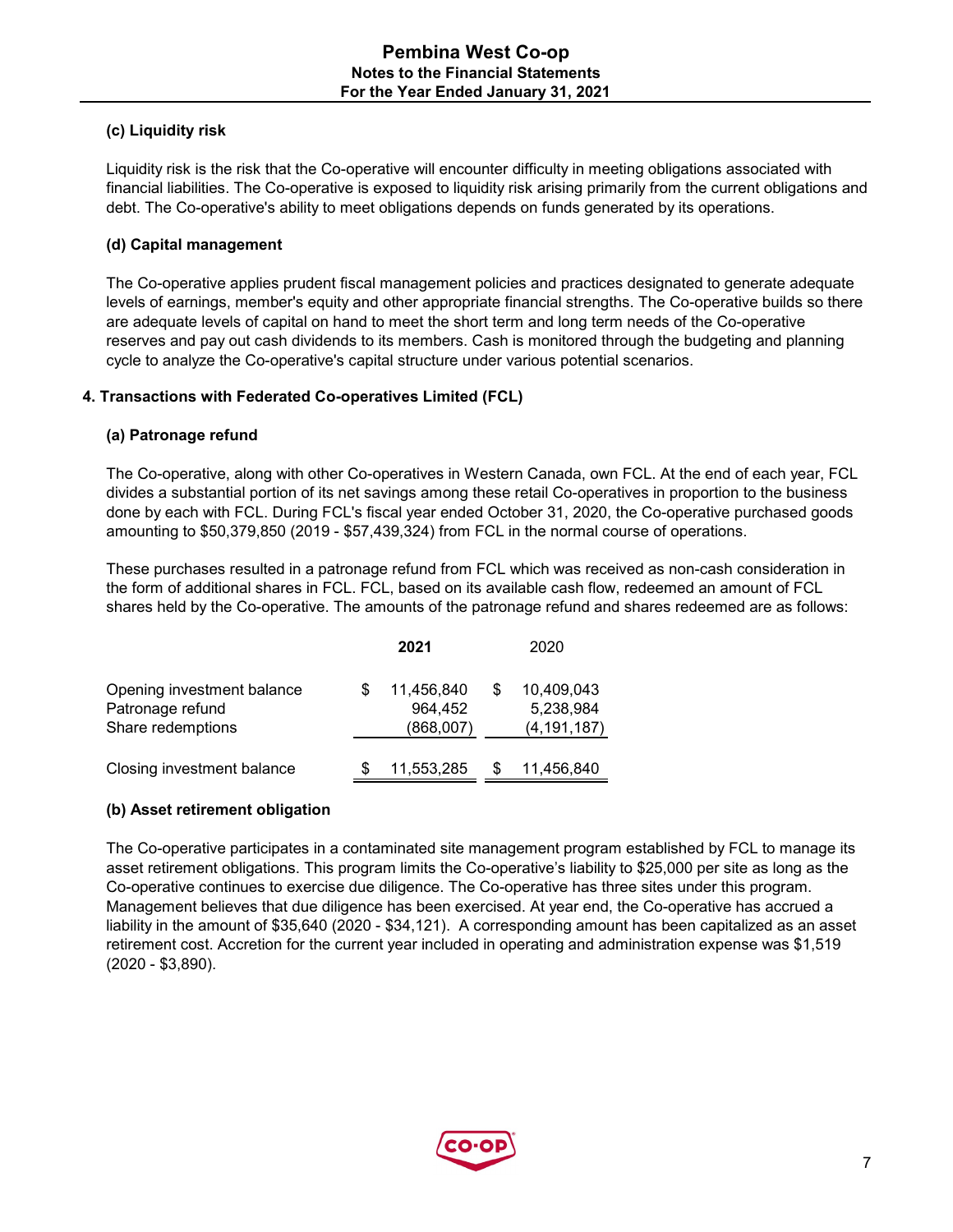## **(c) Purchase commitments**

(i) Under the terms of the agreement with FCL, the Co-operative has committed to purchase petroleum products, at market price, from FCL for its gas bar and cardlock operations over a ten year period commencing from December 2011. Failure to meet this commitment would require the Co-operative to immediately pay outstanding gas bar and cardlock loan balances owed to FCL, plus repay any gas bar and cardlock grants received, including interest on the grants compounded annually at 10% from the grant date. Total grants received during this period amounted to approximately \$5,936,785 (2020 - \$5,936,785). Management intends to fulfill all existing contracts with FCL.

(ii) Under the terms of the agreement with FCL, the Co-operative has committed to purchase petroleum products, at market price, from the FCL corporate bulk plant over a ten year period commencing from October 2017. Failure to meet this commitment would require the Co-operative to pay a portion of the capital costs of the bulk plant to FCL determined by a formula based upon usage. Management intends to fulfill all existing contracts with FCL.

(iii) Under the terms of the agreement with FCL, the Co-operative has committed to purchase at least 90% of its total goods from FCL and commits, to the best of its ability, to use FCL's services. If the eligibility requirements are met, FCL will pay the Co-operative, on a quarterly basis, a Loyalty Payment based on cents per litre. The Loyalty Payment revenue is accrued as earned.

(iv) Under the terms of the agreement with FCL, the Co-operative has committed to purchase food and foodrelated products, from FCL and continue to operate certain food stores over a 30 year period commencing from December 2018. Failure to meet this commitment would require the Co-operative to repay the assistance received on a prorated basis. Total assistance that would be repayable if commitments were not met without FCL approval amounted to \$2,603,753 (2020 - \$2,603,753). Management intends to fulfill all commitments with FCL.

#### **5. Accounts receivable - customer**

Shown net of an allowance for doubtful accounts of \$200,000 (2020 - \$230,000).

## **6. Property, plant and equipment**

|                         | <b>Original Cost</b> |    | Accumulated<br>Depreciation |    | 2021<br><b>Book Value</b> |    | 2020<br><b>Book Value</b> |
|-------------------------|----------------------|----|-----------------------------|----|---------------------------|----|---------------------------|
|                         |                      |    |                             |    |                           |    |                           |
| Land                    | \$<br>4,004,349      | \$ | $\blacksquare$              | \$ | 4,004,349                 | \$ | 4,004,349                 |
| <b>Buildings</b>        | 15,318,531           |    | 3,637,860                   |    | 11,680,671                |    | 12,139,726                |
| Pavement/retaining wall | 5,031,797            |    | 1,228,921                   |    | 3,802,876                 |    | 4,053,520                 |
| Tanks/fence             | 225,922              |    | 152,857                     |    | 73.065                    |    | 81,183                    |
| Furniture & equipment   | 9.581.788            |    | 5.764.779                   |    | 3,817,009                 |    | 4,689,924                 |
| Vehicles                | 2,083,182            |    | 1.411.221                   |    | 671.961                   |    | 510,069                   |
| Computer equipment      | 1,296,374            |    | 1,186,390                   |    | 109,984                   |    | 172,133                   |
| Asset retirement cost   | 26,132               |    | 8.143                       |    | 17,989                    |    | 18,828                    |
| Under construction      | 4,469                |    | $\blacksquare$              |    | 4,469                     |    |                           |
|                         |                      |    |                             |    |                           |    |                           |
|                         | \$<br>37,572,544     | \$ | 13,390,171                  | S  | 24,182,373                | \$ | 25,669,732                |

Depreciation for the current year included in operating and administration expense is \$2,136,701 (2020 - \$2,485,285).

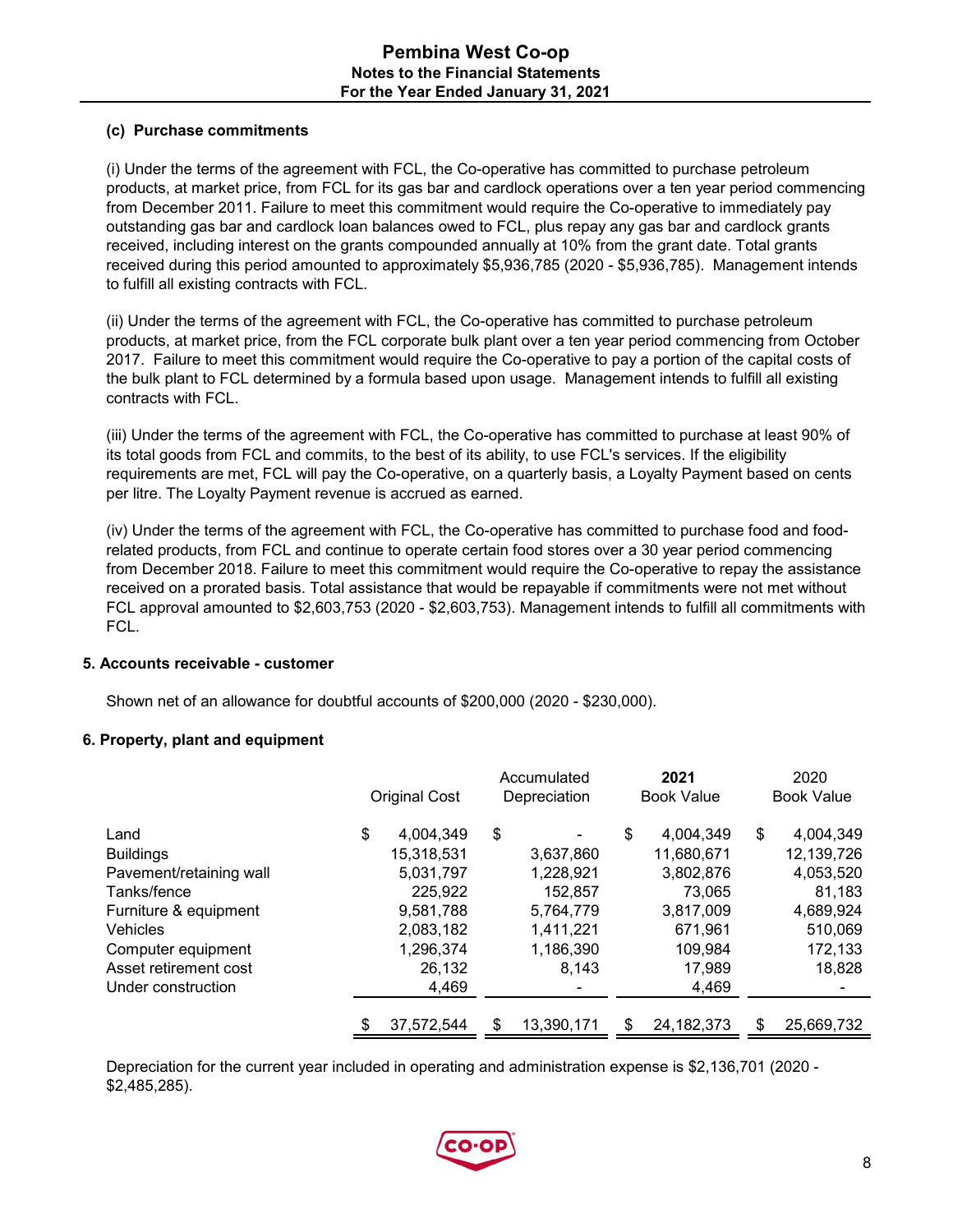## **7. Line of credit**

The Co-operative has a \$600,000 line of credit of which no amount has been drawn as at January 31, 2021 (2020 - \$nil). The line of credit is secured by a Business Security Agreement. Interest on the line of credit is prime plus 0.5% (2.95%) (2020 - 4.45%).

#### **8. Accounts payable and trust liabilities**

|                                   | 2021            |   | 2020      |
|-----------------------------------|-----------------|---|-----------|
| FCL payables                      | \$<br>3,400,478 | S | 4,526,723 |
| Other payables                    | 1,074,751       |   | 1,563,357 |
| Trust liabilities:                |                 |   |           |
| Payroll deductions                | 43,268          |   | 41,291    |
| Goods and services tax            | 6,648           |   |           |
| Federal fuel charge               | 427,789         |   | 143,792   |
| <b>Workers Compensation Board</b> | 98,850          |   | 21,785    |
|                                   | \$<br>5,051,784 | S | 6,296,948 |

#### **9. Long-term debt**

|         | ⊤otal     | 2021<br><b>Current Portion</b> | 2021<br>Deferred Portion | 2020<br>Current Portion | 2020<br>Deferred Portion |
|---------|-----------|--------------------------------|--------------------------|-------------------------|--------------------------|
| FCL LOC | 3.219.731 | $\sim$ 10 $\pm$                | 3.219.731                | 1,054,108               | 4.833.333                |

Lines of credit, bearing interest at prime rate (2.45%) (2020 - 3.95%), repayable via an annual reduction in available credit, matures January 31, 2024, and August 31, 2024. The loans are subject to certain non-financial covenants. The Co-operative believes it is in compliance with these covenants as at year-end and has been in compliance since the loan start date. Security for the credit is a Business Security Agreement and a General Security Agreement. The available line of credit decreases as follows:

| February 1, 2021 - January 31, 2022<br>February 1, 2022 - January 31, 2023<br>February 1, 2023 - January 31, 2024                                        | \$ | 3,500,000<br>2,333,333<br>1,166,667          |
|----------------------------------------------------------------------------------------------------------------------------------------------------------|----|----------------------------------------------|
| September 1, 2020 - August 31, 2021<br>September 1, 2021 - August 31, 2022<br>September 1, 2022 - August 31, 2023<br>September 1, 2023 - August 31, 2024 | S  | 1,333,333<br>1,000,000<br>666,667<br>333,333 |

The scheduled principal repayments on the long-term debt for the next four years are as follows:

| 2022 | \$              |
|------|-----------------|
| 2023 | 1,386,397       |
| 2024 | 1,500,001       |
| 2025 | 333,333         |
|      |                 |
|      | \$<br>3,219,731 |
|      |                 |

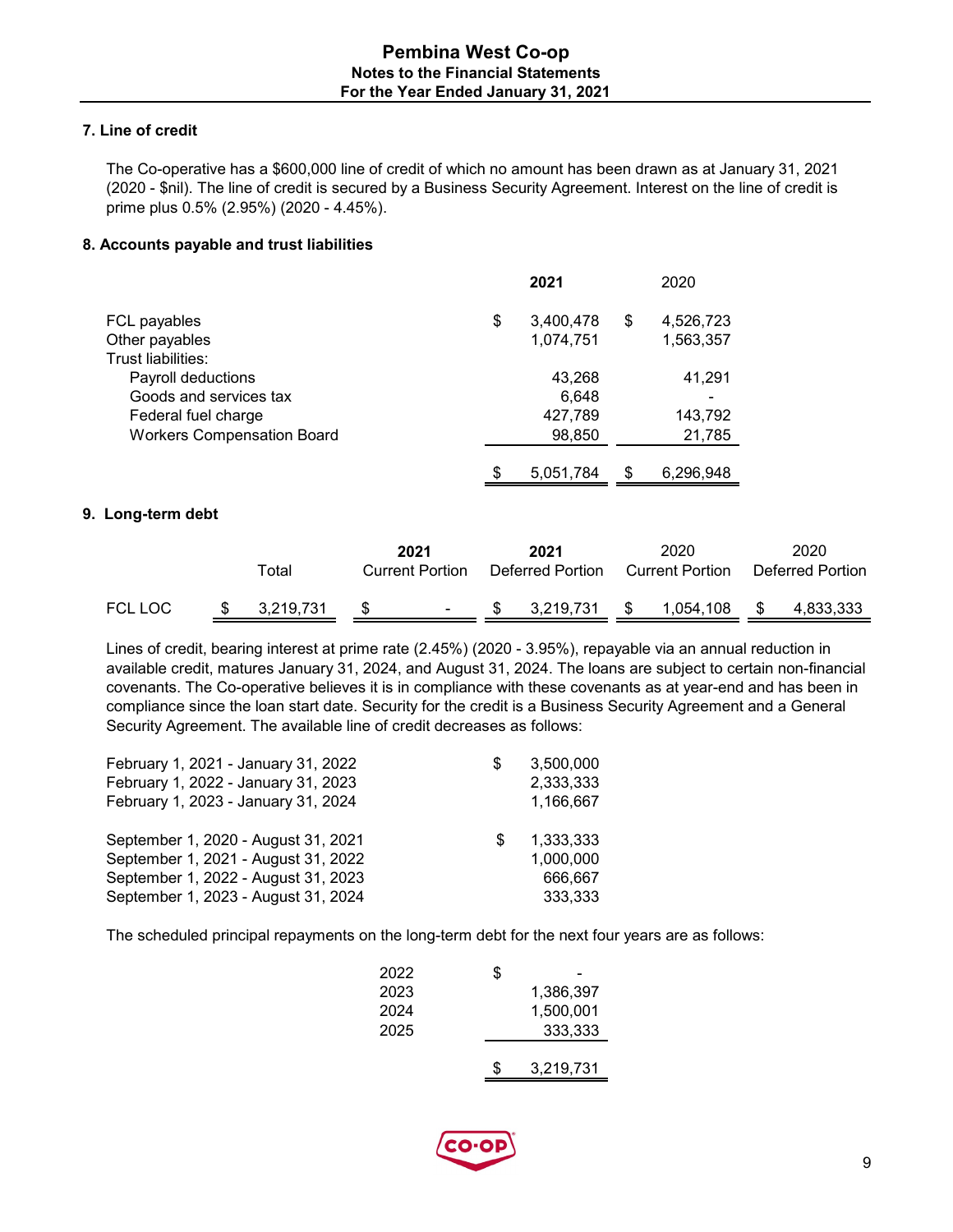# **Pembina West Co-op Notes to the Financial Statements For the Year Ended January 31, 2021**

# **10. Share capital**

| Authorized, unlimited @ \$1       | 2021 |            |    | 2020       |
|-----------------------------------|------|------------|----|------------|
| Balance, beginning of year        | \$   | 17,910,395 | \$ | 18,002,413 |
| Allocation to members             |      |            |    | 1,539,778  |
| Allocation adjustments to members |      | 5,960      |    |            |
| Cash from new members             |      | 5,570      |    | 6,310      |
| <b>GST</b> on allocation          |      | 52,366     |    | 80,705     |
| Shares transferred from reserves  |      | 31         |    |            |
|                                   |      | 17,974,322 |    | 19,629,206 |
| General repayment                 |      | 402,786    |    | 1,064,592  |
| Withdrawals and retirements       |      | 375,264    |    | 423.176    |
| Withholding tax                   |      | 143,770    |    | 231,043    |
|                                   |      | 921,820    |    | 1,718,811  |
| Balance, end of year              | \$   | 17,052,502 | \$ | 17,910,395 |

## **11. Reserves and retained savings**

|                                                | <b>General</b><br><b>Reserve</b> | <b>Retained</b><br><b>Savings</b> | 2021             | 2020             |
|------------------------------------------------|----------------------------------|-----------------------------------|------------------|------------------|
| Balance, beginning of year                     | \$<br>19,368,127                 | \$<br>$\overline{\phantom{0}}$    | \$<br>19,368,127 | \$<br>19,084,541 |
| Net savings distributed to retained<br>savings |                                  | 179,437                           | 179,437          | 1,823,364        |
| Patronage allocation                           |                                  | $\blacksquare$                    |                  | (1,539,778)      |
| Allocation adjustments                         |                                  | (5,960)                           | (5,960)          |                  |
| Shares transferred                             | (31)                             |                                   | (31)             |                  |
| Reserve transfers                              | 173,477                          | (173, 477)                        |                  |                  |
| Balance, end of year                           | \$<br>19,541,573                 | \$<br>۰                           | \$<br>19,541,573 | \$<br>19,368,127 |

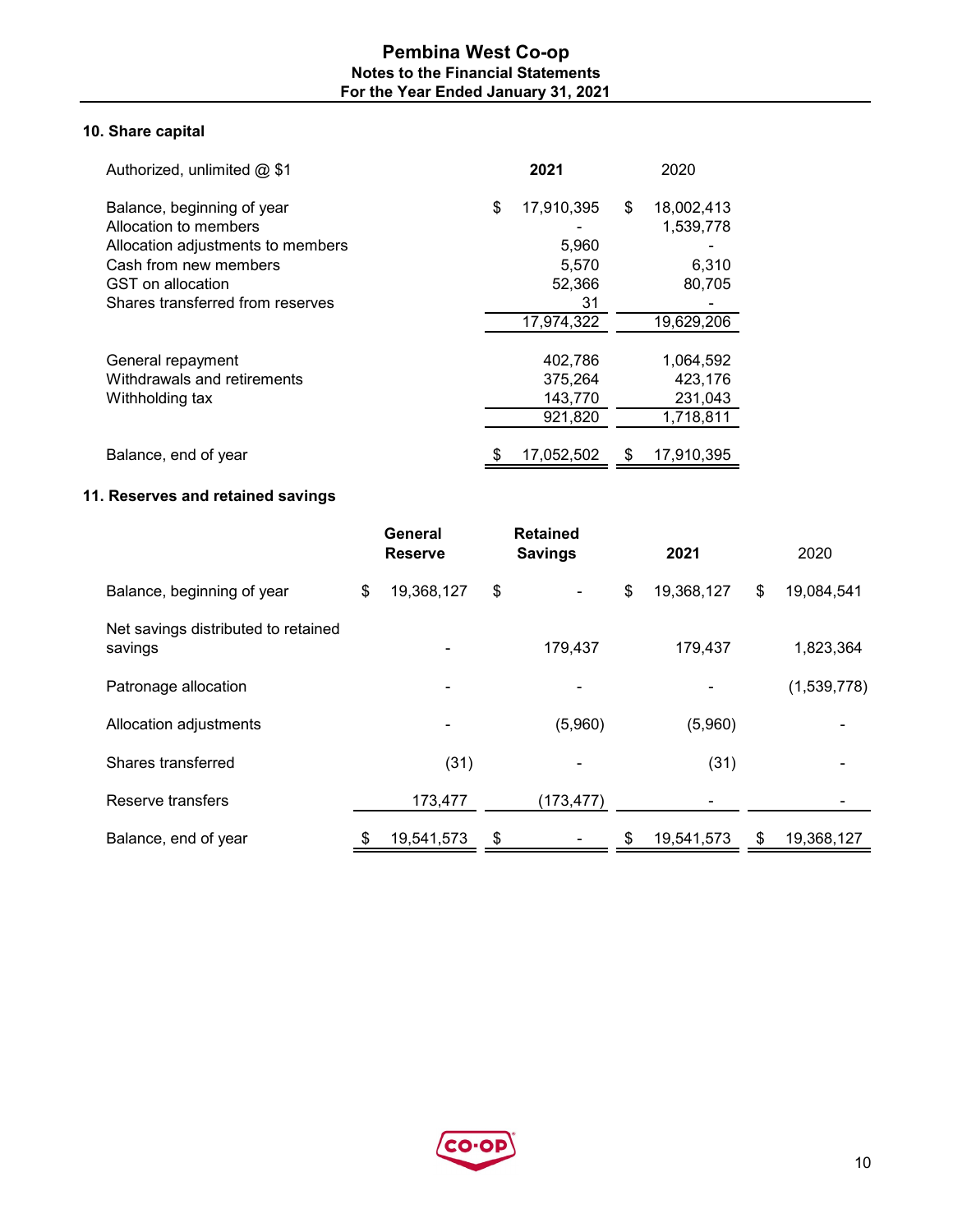# **Pembina West Co-op Notes to the Financial Statements For the Year Ended January 31, 2021**

#### **12. Sales**

| vulto                                                                                                                   |                                                          | 2021       |   | 2020                                                     |  |  |
|-------------------------------------------------------------------------------------------------------------------------|----------------------------------------------------------|------------|---|----------------------------------------------------------|--|--|
| Barrhead shopping centre division<br>Home centre division<br>Mayerthorpe shopping centre division<br>Petroleum division | 26,707,390<br>\$<br>7,075,479<br>8,453,132<br>33,471,728 |            |   | 22,370,254<br>\$<br>6,433,906<br>7.466.293<br>44,745,424 |  |  |
|                                                                                                                         |                                                          | 75,707,729 | S | 81,015,877                                               |  |  |

All sales are to external customers and no single customer accounts for more than 10% of sales.

#### **13. Government assistance**

In response to the negative economic impact of COVID-19 the Government of Canada announced the CEWS program in April 2020. CEWS provides wage subsidies on eligible remuneration, subject to limits per employee, to eligible employers based on certain criteria, which for CEWS includes demonstration of revenue declines as a result of COVID-19.

The Co-operative has determined that it has qualified for the CEWS. The Co-operative has applied for and subsequently collected \$575,669 which has been reflected as a reduction to operating and administration expenses.

## **14. Net interest**

|                                                                                  |    | 2021                           | 2020                            |
|----------------------------------------------------------------------------------|----|--------------------------------|---------------------------------|
| Interest expense on<br>- Short-term debt<br>- Long-term debt<br>Interest revenue | S  | 27,077<br>133,458<br>(95, 985) | 40,198<br>279,320<br>(243, 758) |
|                                                                                  | \$ | 64,550                         | 75.760                          |

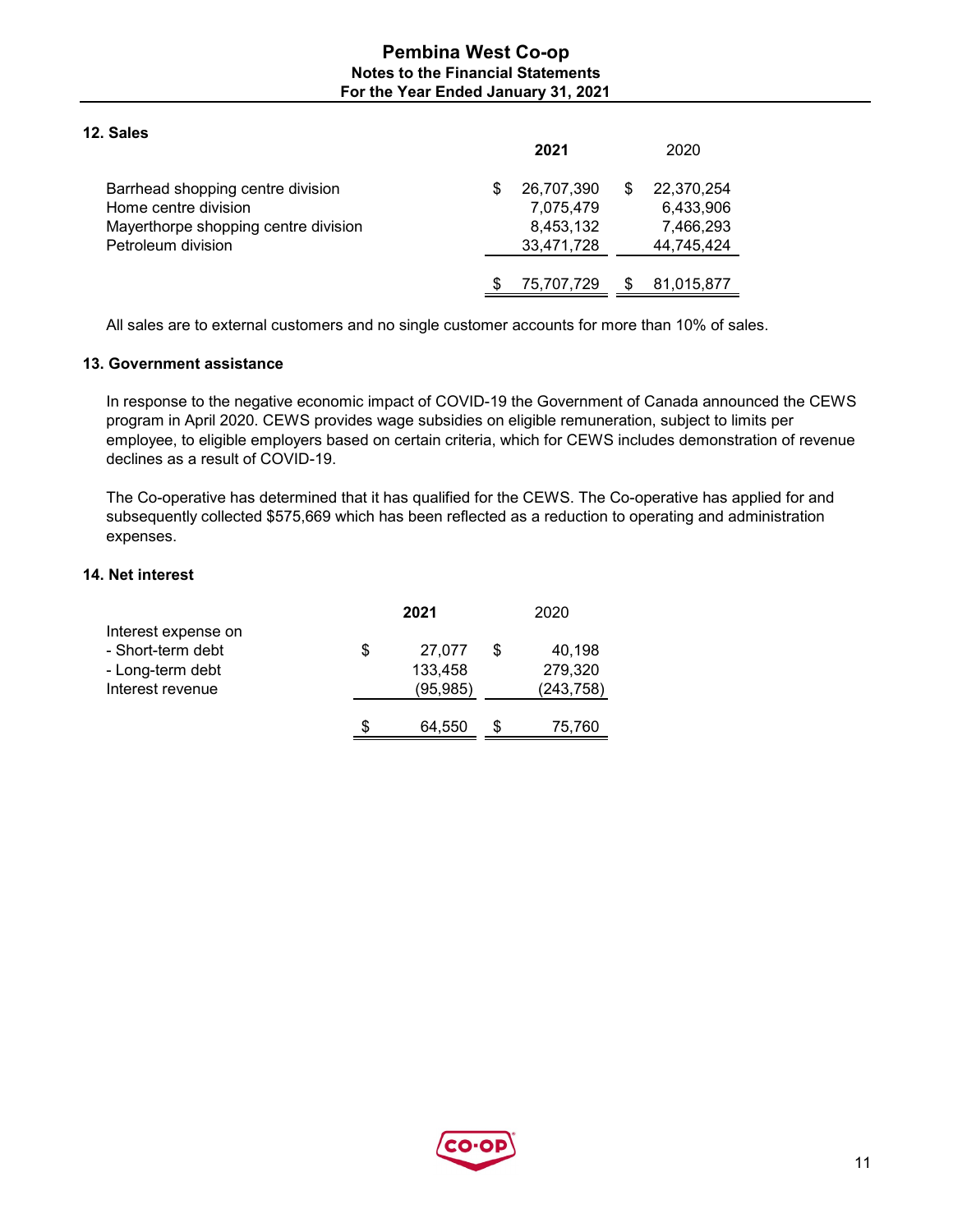#### **14. Pension plan**

The Co-operative participates in a multi-employer defined contribution plan whereby the Co-operative and participating employees contribute equal amounts up to the maximum allowed under the Income Tax Act. The Co-operative has no unfunded liability under this plan. During the year, the Co-operative recorded \$290,873 (2020 - \$256,841) of expense relating to the plan. There were no significant changes to the rate of employer contributions during the year.

#### **15. Income tax expense (recovery)**

The Co-operative accounts for income taxes using the taxes payable method. As a result, the Co-operative's income tax expense varies from the amount that would otherwise result from the application of the statutory income tax rates as set out below:

|                                                                                                                                                                                 | 2021               | 2020                   |
|---------------------------------------------------------------------------------------------------------------------------------------------------------------------------------|--------------------|------------------------|
| Savings before income taxes                                                                                                                                                     | \$<br>147,128      | \$<br>1,835,650        |
| Expected income tax expense at the combined<br>tax rate of 27.0% (2020 - 26.3%) net of the small business deduction                                                             | 39,725             | 482,776                |
| Increase (decrease) in income tax expense resulting from:<br>Non-taxable income and non-deductible expense<br>Patronage allocation to members of \$nil<br>$(2020 - $1,539,778)$ | (3,778)            | (10, 284)<br>(404,962) |
| Income or expenses claimed in different periods for income<br>tax purposes:                                                                                                     |                    |                        |
| Capital cost allowance in excess of depreciation<br>Allowance for doubtful accounts                                                                                             | (98,439)<br>30,187 | (139, 767)<br>15,329   |
| Other items that impact income taxes:<br>Patronage allocation available for carryforward<br>Prior year tax adjustment                                                           | 1,609<br>(1,613)   | 96,450<br>(27, 256)    |
| Income tax expense (recovery)                                                                                                                                                   | (32,309)           | 12,286                 |

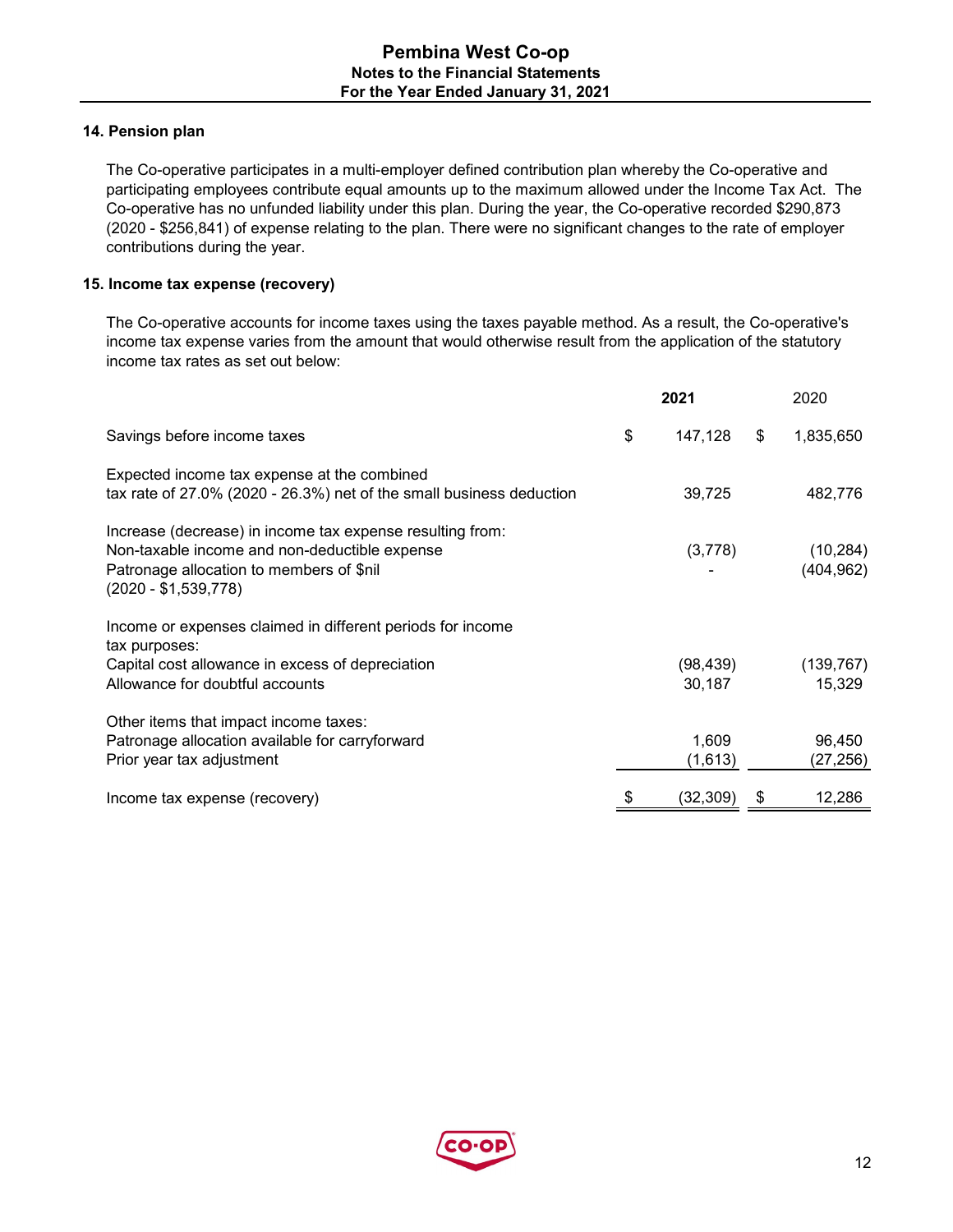#### **16. Economic conditions**

During the year, there was a global outbreak of COVID-19 (coronavirus), which has had a significant impact on businesses through the restrictions put in place by the Canadian, provincial and municipal governments regarding travel, business operations and isolation/quarantine orders. At this time, it is unknown the extent of the impact the COVID-19 outbreak may have on the Co-operative as this will depend on future developments that are highly uncertain and that cannot be predicted with confidence. These uncertainties arise from the inability to predict the ultimate geographic spread of the disease, and the duration of the outbreak, including the duration of travel restrictions, business closures or disruptions, and quarantine/isolation measures that are currently, or may be put, in place by Canada and other countries to fight the virus.

## **17. Subsequent event**

Subsequent to January 31, 2021 the Board of Directors approved a redemption of shares in the amount of \$426,414 (2020 - \$379,759).

#### **18. Commitment**

The Co-operative is committed to the completion of a food store renovation in Mayerthorpe. The estimated total cost of the project is \$800,000. This project will be financed from operations.

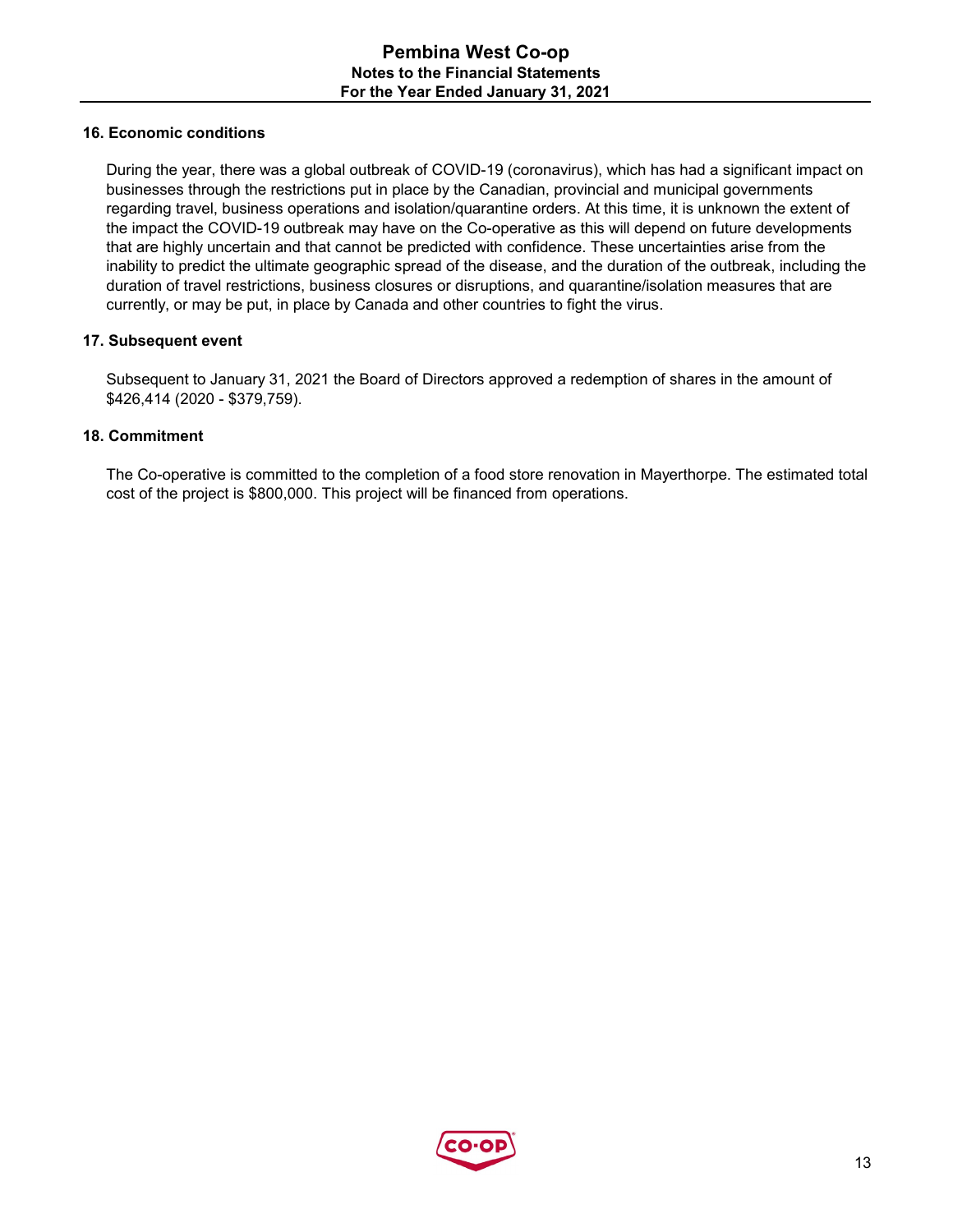# **For the Year Ended January 31, 2021 Audited Statistical Information Pembina West Co-op**

# **Record of Sales and Net Savings**

|                                                                            |      | <b>Net</b> |                 |    |                |     |
|----------------------------------------------------------------------------|------|------------|-----------------|----|----------------|-----|
|                                                                            | Year |            | <b>Sales</b>    |    | <b>Savings</b> | %   |
| Mayerthorpe from Date of Incorporation,<br>October 7, 1939, to January 31, |      |            |                 |    |                |     |
| Barrhead from Date of Incorporation,                                       |      |            |                 |    |                |     |
| April 12, 1944, to January 31,                                             | 2012 | \$         | 935,780,044     | \$ | 55,378,663     | 5.9 |
|                                                                            | 2013 |            | 65,839,211      |    | 5,048,091      | 7.7 |
|                                                                            | 2014 |            | 67,019,980      |    | 5,319,629      | 7.9 |
|                                                                            | 2015 |            | 70,316,589      |    | 4,263,118      | 6.1 |
|                                                                            | 2016 |            | 65,527,969      |    | 3,748,294      | 5.7 |
|                                                                            | 2017 |            | 63,323,186      |    | 3,046,860      | 4.8 |
|                                                                            | 2018 |            | 72,521,430      |    | 2,873,003      | 3.9 |
|                                                                            | 2019 |            | 86,121,164      |    | 3,906,194      | 4.6 |
|                                                                            | 2020 |            | 81,015,877      |    | 1,823,364      | 2.2 |
|                                                                            | 2021 |            | 75,707,729      |    | 179,437        | 0.2 |
|                                                                            |      |            | \$1,583,173,179 | \$ | 85.586.653     | 5.4 |

## **Membership**

|                                                        | 2021            | 2020            |
|--------------------------------------------------------|-----------------|-----------------|
| Members purchasing during the year<br>Inactive members | 11,098<br>2,475 | 10,606<br>2,542 |
| Total members                                          | 13,573          | 13,148          |